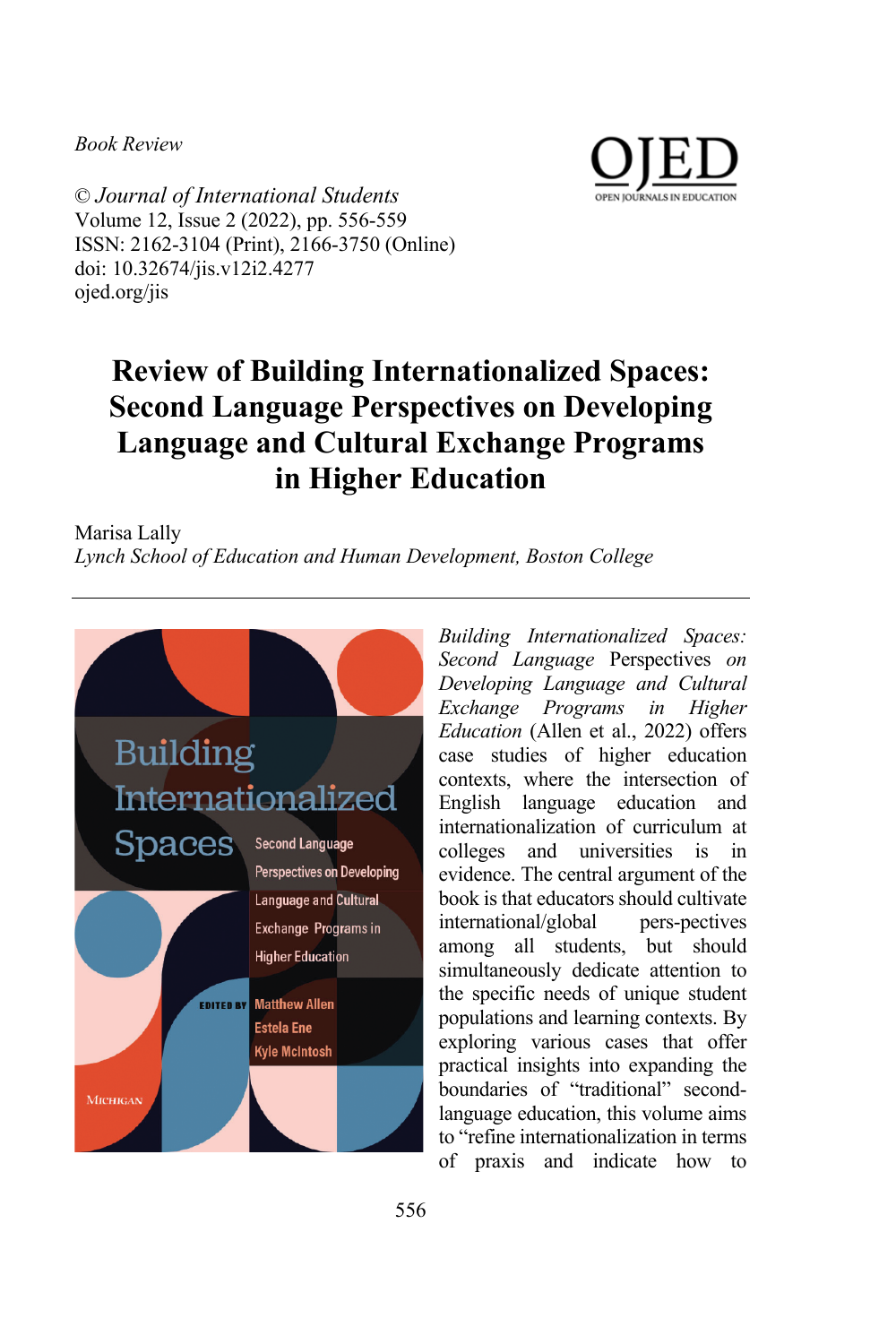coordinate curricular and pedagogical efforts to achieve meaningful learning outcomes for all students" (p. 10).

Scholars and practitioners of second-language acquisition and internationalization of curriculum in higher education will benefit from accessing the successes and challenges associated with the innovative practices presented in this book by the educators. The cases represent not only intervention strategies for internationalizing formal classroom curricula but also for the informal curriculum (Leask, 2015), including a university's support services and extracurricular activities that facilitate learning.

The book is divided into two parts: Part I: Revising the Curriculum and Part II: Internationalizing Composition. The first part consists of case studies of various interventions to support English language learners, either international students at American universities or participants in a virtual exchange between American and international universities. The second part explores challenges faced by administrators and educators working with L2 writing and cross-cultural composition programs.

The introduction of the book confronts the evergreen challenge of acknowledging problems with the positioning of English as the dominant language across internationalized higher education systems, while also highlighting its centrality to the process of internationalization given the expectation that university students be proficient in the English language. The editors of the volume argue that scholars have paid little attention to the crucial role that English language professionals and training programs play in the process of internationalization. This theme remains present throughout subsequent chapters, in which contributors to this book (both practitioners and the researchers of relevant programs) explore successes, challenges, and emerging best practices.

Of the nine chapters included in this volume, six focus on programs housed at U.S. universities, one at a Canadian university, one at a Sino-US institution based in China, and one of them at a Colombian university. Although the editors aim to have an intentionally global focus in the volume at hand, readers will find that the book has an explicitly American focus in that the programs highlighted often explore international students' experiences with L2 curriculum in the United States, and with an emphasis on cross-cultural engagement between international and domestic students in extracurricular programs and student support services, both on campus and virtually.

The editors' decision to include chapters that explore the successes and challenges of English language education in virtual spaces is timely, given the dependence on virtual education during the COVID-19 pandemic. The focus on digital education also underscores opportunities for institutions that may be limited in resources such as classroom space and/or travel budgets. The two contributions regarding virtual exchange explore programs that encompass vlogs, digital storytelling, and video conferencing between exchange students. The chapters found that students experienced gains in both cultural understanding such as pragmatic communication strategies in English as well as confidence in their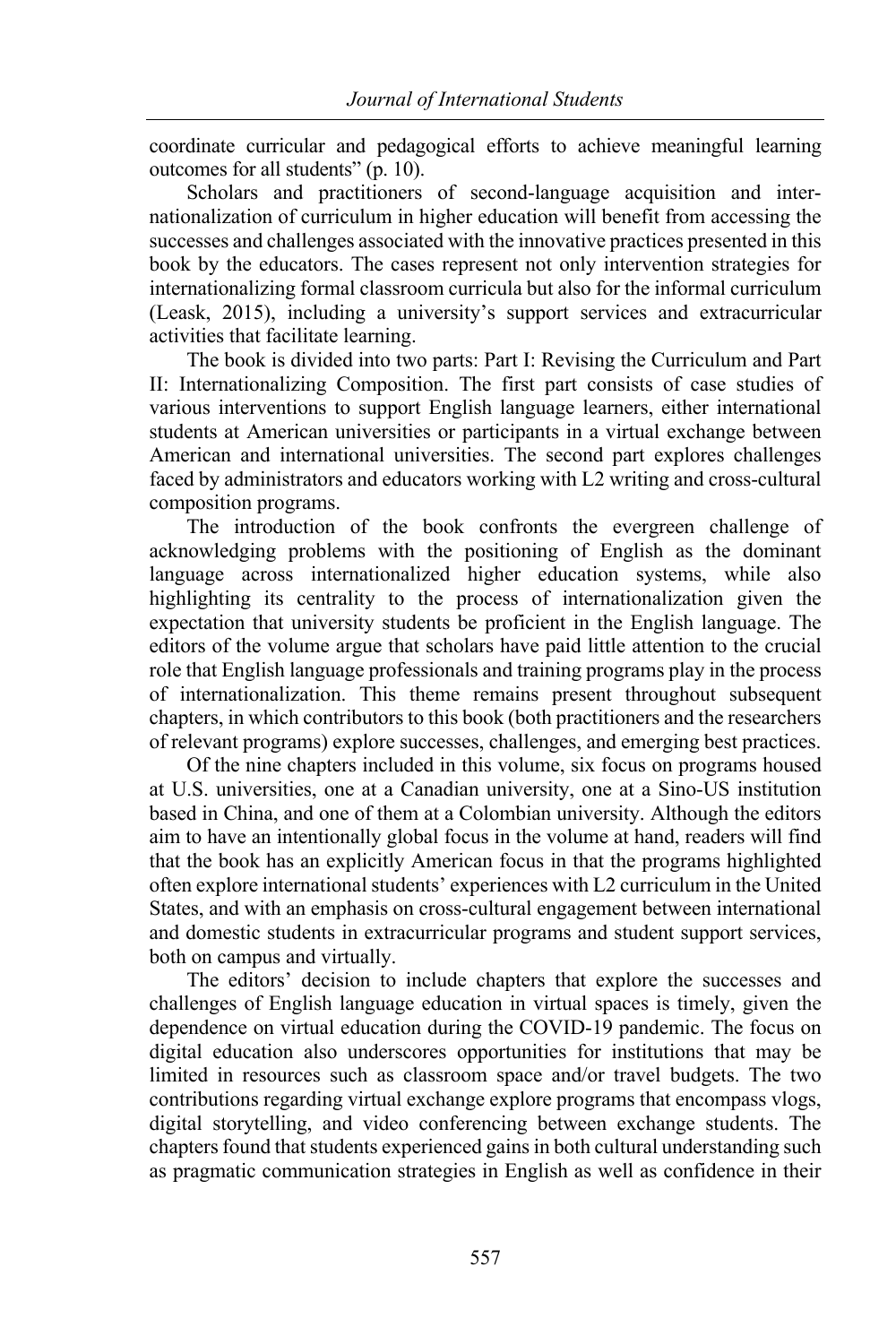English language abilities. These pieces not only support the argument that English language instruction is essential to internationalization of higher education but they also demonstrate the efficacy of Internationalization at Home (IaH) strategies through gains in students' self-efficacy in cultural understanding and greater engagement in internationalization from stakeholders across campuses.

The chapters that comprise Part II make a strong case that there should be a scholarly and practical conversation between the areas of internationalization of higher education and English writing and composition. The courses analyzed in these studies often featured "distinct pedagogical features" (p. 158) from their non-internationally focused course counterparts, such as an explicit focus on culture in assignments, applying a multicultural lens to content and grading, and interdisciplinary and "multi-local" engagement for graduate students. Students in these studies expressed that there was a diversity of perspectives present in the classroom and that the course assignments helped them consider cultural values outside of their own in a new way. These findings support Leask's (2015) argument that internationalization efforts have educational benefits to all students and therefore university stakeholders should consider a local implementation of an internationalized curriculum.

While the researchers highlighted the various positive outcomes of interventions in their writing curricula, such as students' increased confidence in their writing skills and expressed gains in various cultural competencies, they also provided potential practical implications for their work. To synthesize the practical implications of the studies in Part II, the scholars argue that practitioners supporting English composition programs should engage stakeholders such as students, academic advisors, and the institution's registrar in participatory curriculum building activities. For example, these stakeholders can provide input on the specific needs of the student population at the HEI, including ESL pedagogical concepts in cross-cultural composition classrooms, and intentionally providing appropriate support services to students like the ones explored in Part I of the book.

Readers of this collection can expect to learn about internationalization in degree and non-degree English language education and cross-cultural engagement among university students in "*contact zones*," or "social spaces where cultures meet, clash, and grapple with each other, often in contexts of highly asymmetrical relations of power, such as colonialism, slavery, or other aftermaths as they are lived out in many parts of the world today" (Pratt in Gerwash, 2022, p. 171). This book will be particularly useful for higher education professionals who engage with issues of internationalization and cross-cultural pedagogy, especially in the context of the United States. Its primary contribution is highlighting the crucial connection between English language education and internationalization of higher education.